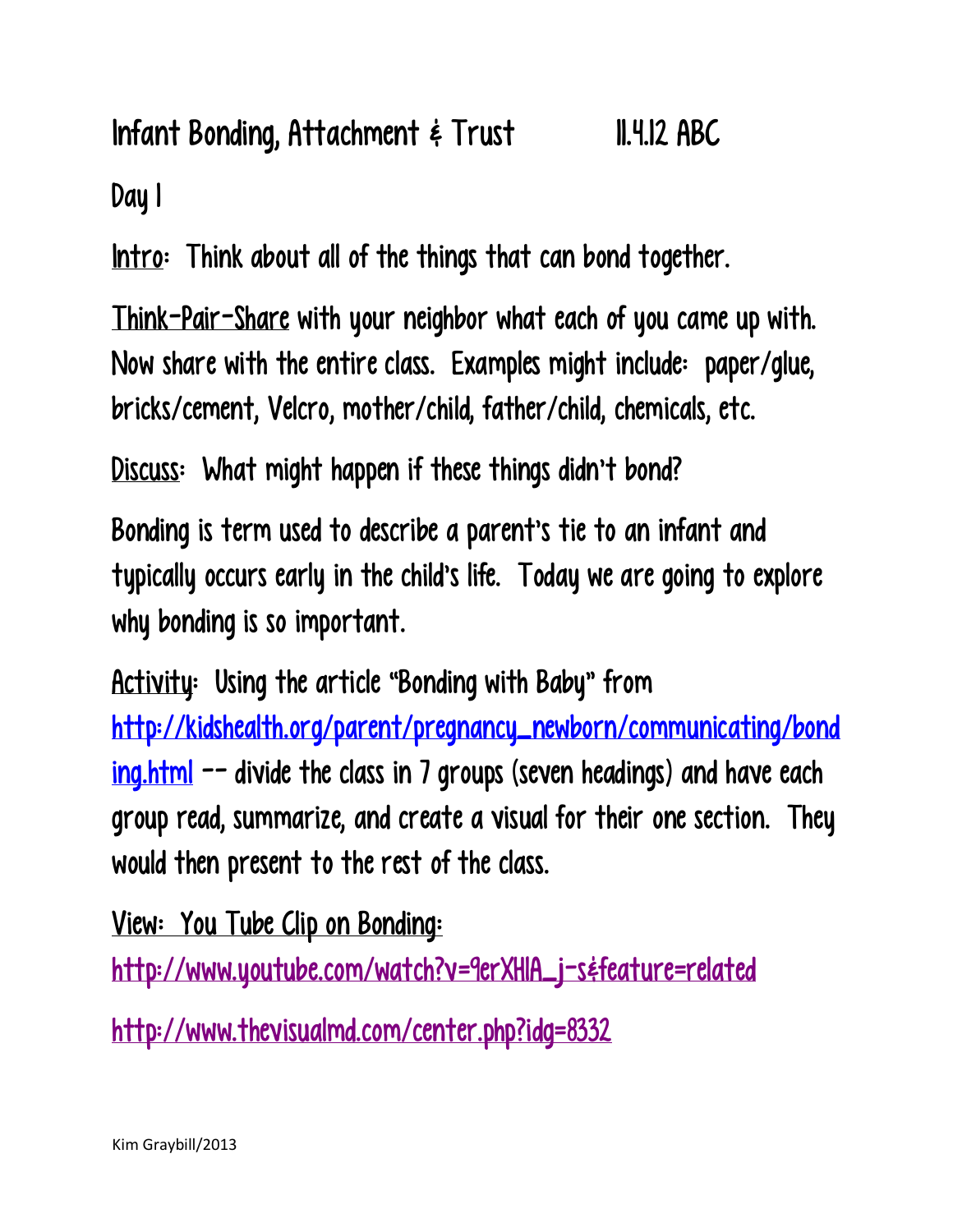Writing Activity: At the end, students could write a summary paragraph describing why bonding is so important and how they plan to bond with their baby.

Day 2

Discuss: What is Attachment?

- Attachment is an emotional bond to another person. Psychologist John Bowlby was the first attachment theorist, describing attachment as a "lasting psychological connectedness between human beings."
- Bowlby believed that the earliest bonds formed by children with their caregivers have a tremendous impact that continues throughout life. He suggested attachment also serves to keep the infant close to the mother, thus improving the child's chances of survival.

The central theme of attachment theory is that primary caregivers who are available and responsive to an infant's needs allow the child to develop a sense of security. The infant knows that the caregiver is dependable, which creates a secure base for the child to then explore the world. Look at the diagram…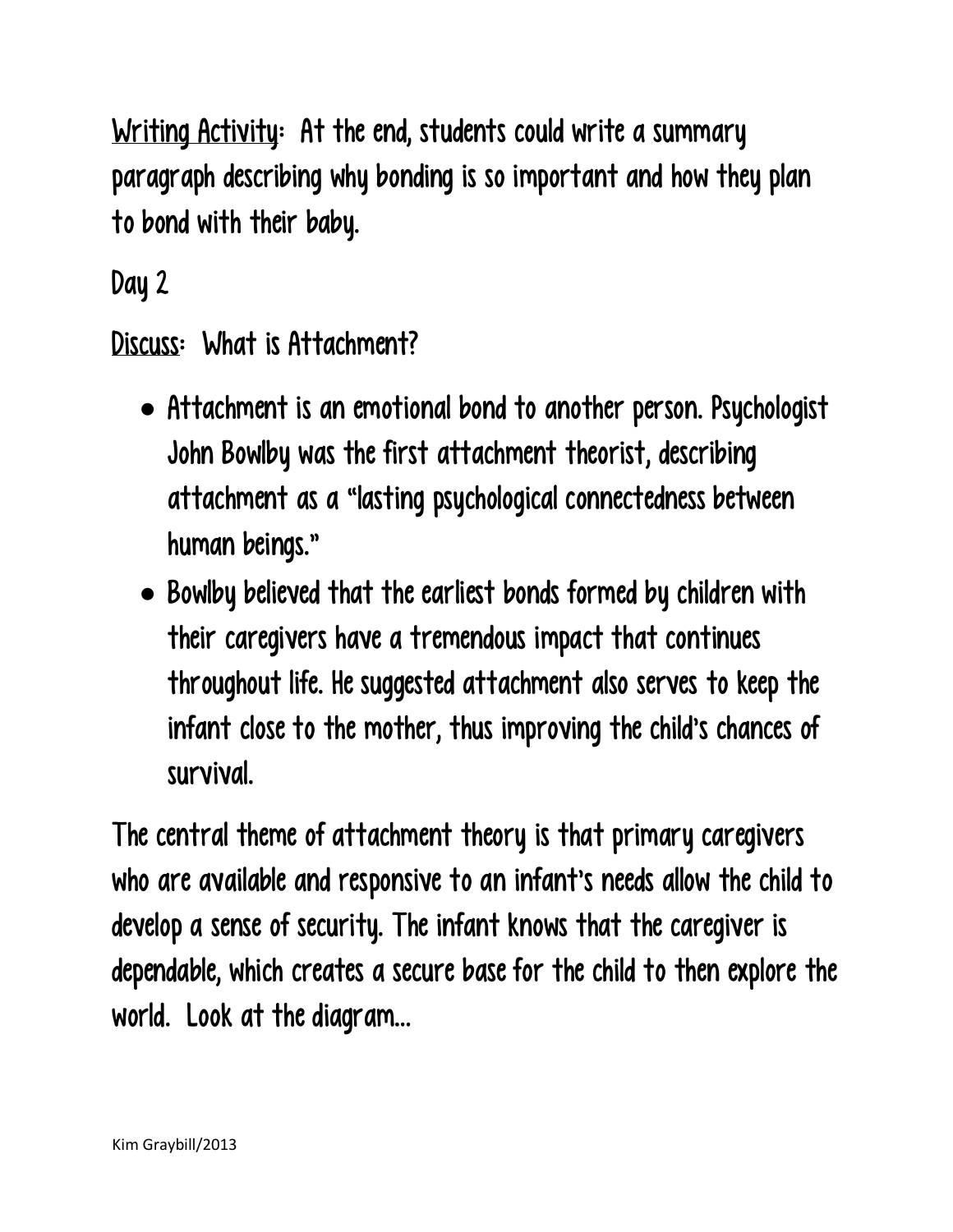

If we have secure attachment relationships in infancy, we will

- Feel safe/secure
- Develop meaningful connections with others
- Explore our world
- Deal with stress
- Balance emotions
- Be able to trust (Erik Erikson theory)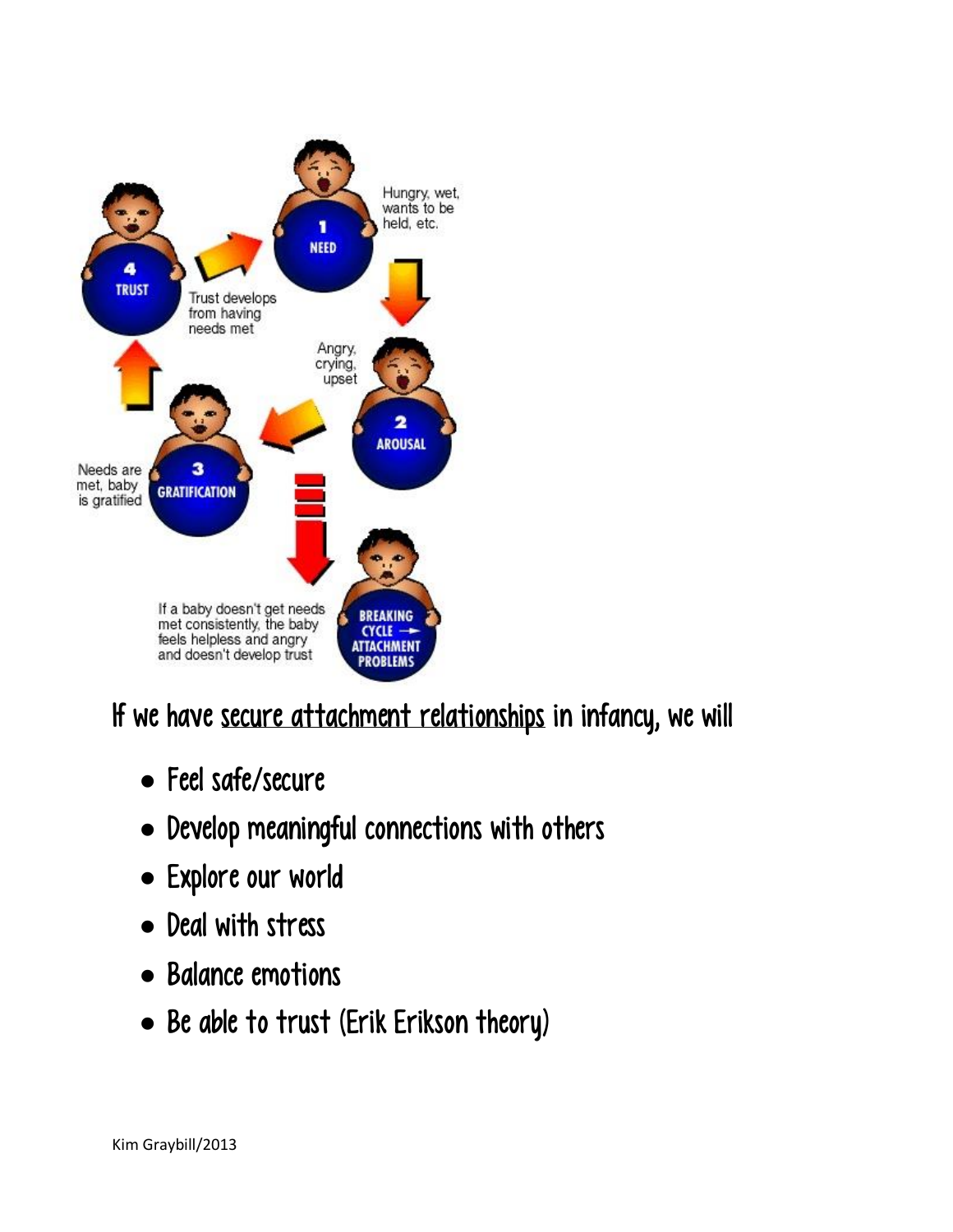Day 3

Activity: Have students participate in a "Trust Lab" (similar to a Trust Walk) and prepare a simple No Bake Cookie or make a Peanut Butter & Jelly sandwich to help them understand what it means to actually "Trust" someone.

Rules: Only one person in each lab can see, everyone else is blindfolded. The cookies have to be made through verbal communication only; no physical guiding allowed.

Discuss: Discuss feelings, experience, good/bad things that occurred, how this represents "trust" , connections to how this ties into an infant's ability to trust, etc.

Writing: Write a reflection about this experience and how it relates to an infant's need to develop trust as an exit slip.

Day 4

If infants experience insecure attachment relationships, they will:

- Tune out/turn off—no emotional connections, distant
- Be insecure/mistrusting-be anxious, fearful (Erik Erikson theory)
- Become disorganized, aggressive, angry—will not love easily or be sensitive to others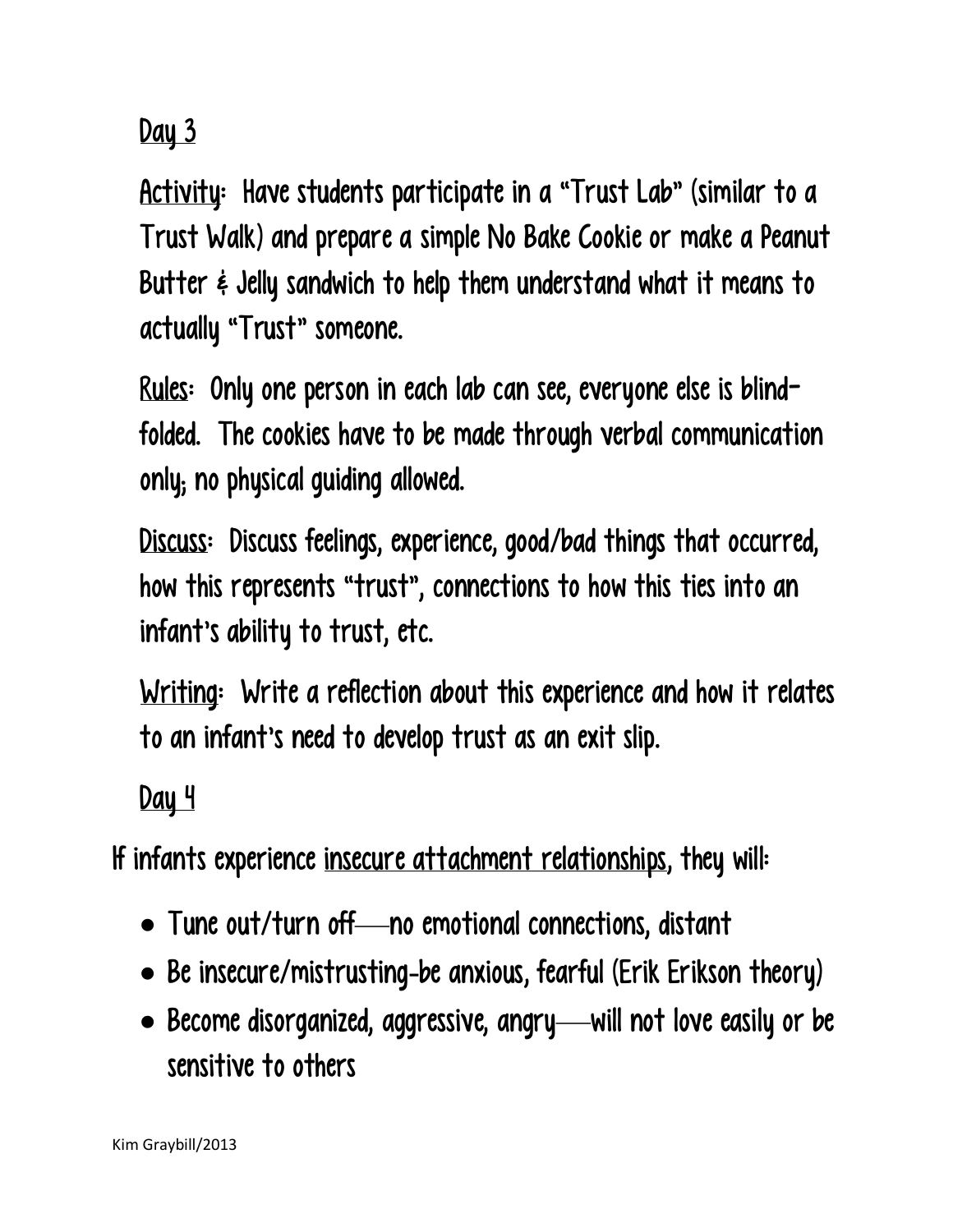Possibly develop slowly—mental/physical delays

Discuss: How negative experiences in the Trust lab would have illustrated mistrust or insecurity.

Discuss: In addition to strong bonds/attachments being made between caregiver/infant, research also shows us how important touch is in our emotional development.

Sensory Deprivation research has shown us that we can't live without touch or we will develop abnormally, suffer from depression or possibly even die. Throughout history orphanages have had a history of this as seen in this video clip:

## <http://www.youtube.com/watch?v=UtQ4sPgNoEY>

The need for love was proven based on experiments by Harry Harlow along with surrogate mothers to monkey's in the 1960's. The bottom line was that the need for a loving relationship (in this case fur) was stronger than the need for food as you can see in this video clip:

[https://www.youtube.com/watch?v=\\_O60TYAIgC4](https://www.youtube.com/watch?v=_O60TYAIgC4)

[http://education-portal.com/academy/lesson/harlows](http://education-portal.com/academy/lesson/harlows-monkeys.html#lesson)[monkeys.html#lesson](http://education-portal.com/academy/lesson/harlows-monkeys.html#lesson)